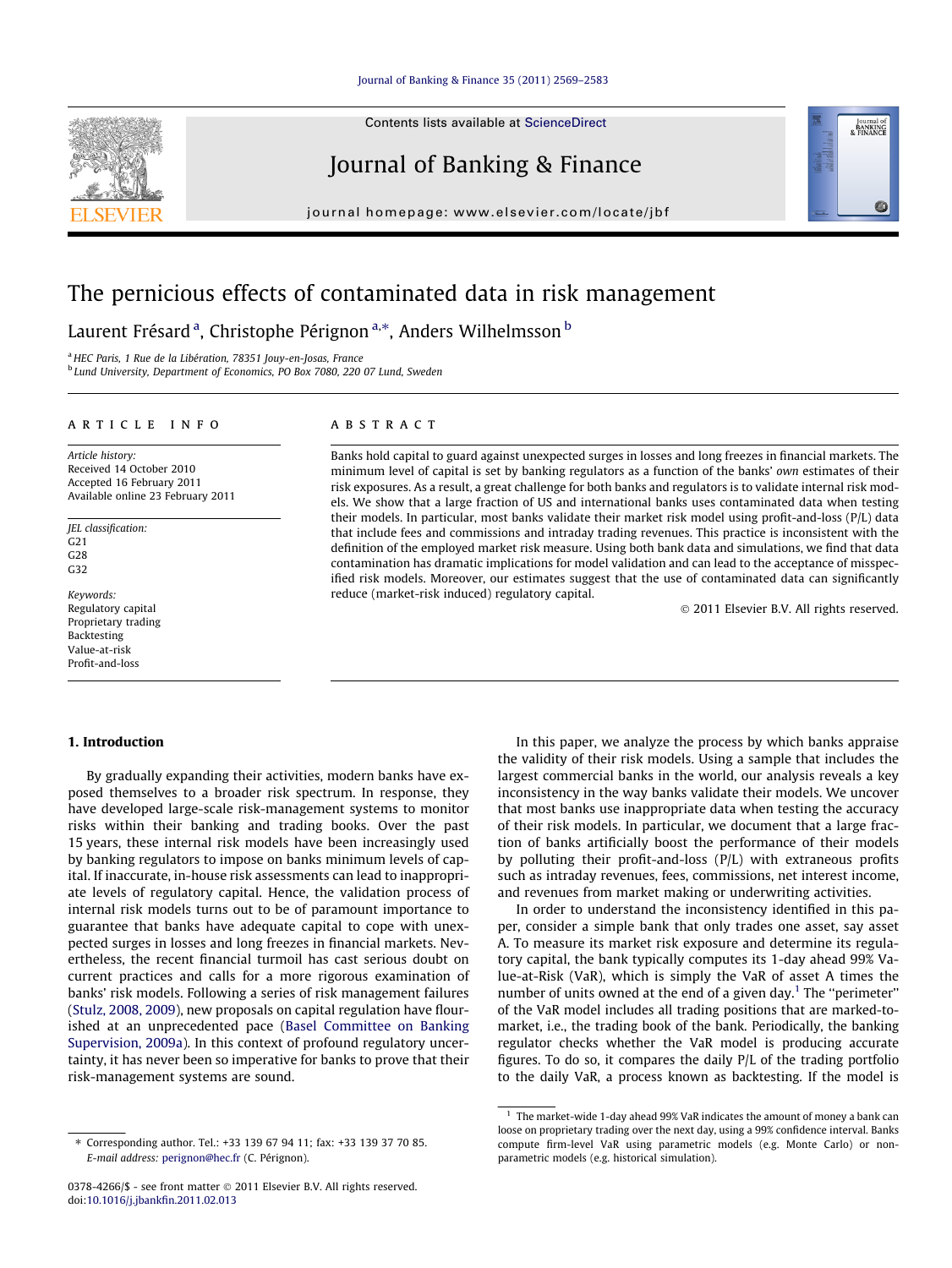correctly specified, the bank should experience a VaR exception (i.e. P/L lower than VaR) one percent of the time, that is 2.5 days per year. To formally validate its model, the bank faces two key requirements. First, as VaR is based on yesterday's positions, the P/L used in backtesting must imperatively reflect the gains and losses that would result from yesterday's positions. Second, the P/L must only include items that are used to compute the VaR. As a result, it should not comprise intraday trading revenues (due to changes in the number of assets owned) and revenues and fees from activities that are not included in the risk model perimeter. If it does, the P/L is contaminated and backtesting may be severely flawed.

The issue of P/L contamination is not new. Indeed, it was already mentioned by the Bank for International Settlements (BIS) in the 1996 Amendment of the Basel Accord:

''While this is straightforward in theory, in practice it complicates the issue of backtesting. For instance, it is often argued that value-at-risk measures cannot be compared against actual trading outcomes, since the actual outcomes will inevitably be "contaminated" by changes in portfolio composition during the holding period. According to this view, the inclusion of fee income together with trading gains and losses resulting from changes in the composition of the portfolio should not be included in the definition of the trading outcome because they do not relate to the risk inherent in the static portfolio that was assumed in constructing the value-at-risk measure. [...] To the extent that the backtesting program is viewed purely as a statistical test of the integrity of the calculation of the value-at-risk measure, it is clearly most appropriate to employ a definition of daily trading outcome that allows for an ''uncontaminated'' test.''

#### Basel Committee on Banking Supervision, BIS, January 1996

To date, and to the best of our knowledge, the literature has remained remarkably silent on how widespread P/L contamination is and what are the real consequences on risk model validation. As a matter of fact, while regulators typically acknowledge the potential danger of using contaminated P/L, the transposition of the Market Risk Amendment of the Basel Accord in national law remains vague. In Europe for instance, the directive 2006/49/EC on the Capital Adequacy of Investment Firms and Credit Institutions states that competent authorities may require institutions to perform backtesting on changes in portfolio value that would occur were end-of-day positions to remain unchanged, or excluding fees, commissions, and net interest income, or both.2 In the US, at the time the Market Risk Amendment to the Basel Accord was adopted in the mid-1990s, a VaR exception was defined as the condition when the contaminated P/L is less than the VaR. In 2006, a joint Notice of Proposed Rulemaking entitled ''Risk-Based Capital Standards: Market Risk'' originated from the Board of Governors of the Federal Reserve System, the Federal Deposit Insurance Corporation, the Office of the Comptroller of the Currency, and the Office of Thrift Supervision. Among the changes proposed by the agencies was the exclusion of fees, commissions, reserves, and net interest income for the trading P/L used for regulatory backtesting. The second modification suggested by the agencies was to base regulatory backtesting on uncontaminated P/L. While most of the leading US banks agreed that the new requirement would make more sense than the current practice, they claim that it would prove extremely burdensome.<sup>3</sup>

In this paper, we systematically examine the extent to which banks use contaminated P/L and investigate the economic impact of current risk management practices. To do so, we collect specific information on risk management from the annual reports of the largest 200 US and international commercial banks. In a first set of results, we find that over the period 2005–2008, less than 6% of the largest commercial banks in the world evaluate their risk models using the appropriate ''uncontaminated'' data. This proportion has remained pretty constant over the sample period and in particular has not increased during the recent financial crisis. Moreover, we uncover that only 28.2% of the sample banks screen out intraday revenues, and 7.1% of the sample banks do remove fees and commissions from their  $P/L<sup>4</sup>$  We also show that the use of clean data is more popular among the largest banks and also more common in Europe.

In a second set of results, we show that data contamination has a substantial economic impact on backtesting outcomes. In particular, we find that banks using contaminated data have much fewer days with trading losses and much fewer VaR exceptions than banks that rely on uncontaminated data. While the average number of VaR exceptions is 3.18 per year for the entire sample, it is equal to 6.12 for banks that use uncontaminated data. From a related perspective, a direct impact of inflating P/L with fees and intraday trading revenues is to lower the rejection rate of standard validation techniques used by banking regulators. Using the ''traffic light'' approach developed and used by the Basel Committee, we estimate that 23.5% of the risk models are rejected when tested with uncontaminated P/L, whereas only 10.8% of the risk models are rejected when tested with P/L that include both fees and intraday trading revenues. Furthermore, under the current regulatory framework, banking regulators increase capital requirements for banks experiencing an excessive number of VaR exceptions. As contamination tends to lower the number of exceptions, it mechanically reduces the penalty imposed by banking regulators. A back-of-the-envelope computation suggests that, for an average sample bank, data contamination can lead to a 17% reduction in market-risk induced capital.

Several multivariate tests further back up our results. In particular, Poisson regressions confirm that the type of P/L data used by banks materially impacts backtesting results. Even after controlling for bank-specific characteristics, risk taking, VaR methodology, market conditions as well as the regulatory environment, we estimate that banks that employ uncontaminated P/L experience significantly more VaR exceptions. Reassuringly, ancillary specifications reveal that our results are robust to the potential endogeneity of banks' decision to disclose specific information on backtesting.

Next, we investigate how P/L contamination affects the performance of standard statistical tests used to backtest VaR models. These statistical tests are routinely used by risk managers and banking regulators to validate models and, if needed, penalize banks with poorly-performing risk-management systems. We conduct a Monte Carlo experiment to measure the sensitivity of each test to contaminated P/L. Using a battery of backtesting methods and contamination specifications, we show that P/L contamination severely distorts conclusions about model accuracy. In particular, the average rejection rates of common VaR evaluation tests vary from being six times too high to being two times too low

 $2$  The transposition of the Directive 2006/49/EC in national law has been completed for all the major EU member states. For a list of national transpositions of the Directive 2006/49/EC within EU member states, see [http://www.c-ebs.org/docu](http://www.c-ebs.org/documents/Supervisory-Disclosure/spreadsheets/rules/Rules_directive2006-49.aspx)[ments/Supervisory-Disclosure/spreadsheets/rules/Rules\\_directive2006-49.aspx.](http://www.c-ebs.org/documents/Supervisory-Disclosure/spreadsheets/rules/Rules_directive2006-49.aspx)

<sup>3</sup> Public comments from US banks on the 2006 Risk-Based Capital Standards proposal can be found on [http://www.federalreserve.gov/generalinfo/foia/](http://www.federalreserve.gov) [index.cfm?doc\\_id=R%2D1266&doc\\_ver=1.](http://www.federalreserve.gov)

 $^4\,$  In the following, the term ''fees and commissions'' refers to fees, commissions, net interest income, reserves, revenues from market-making, and revenues from underwriting activities.